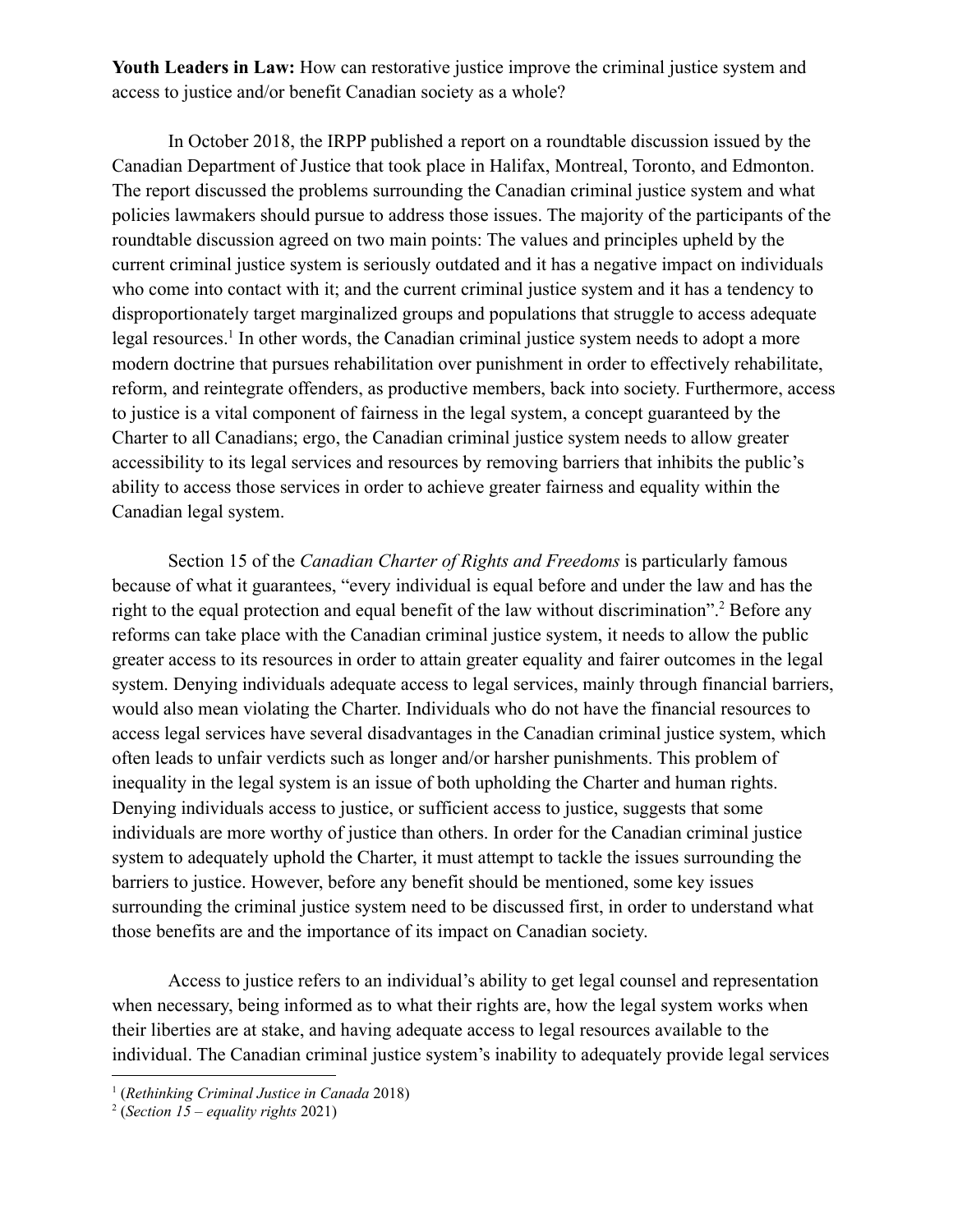to its citizens is a clear human rights issue; denying legal services to individuals, especially to marginalized populations, denies those individuals the right to equal protection and benefit of the law. Individuals who stand trial without legal counsel are more likely to plead guilty than those who have access to legal services.<sup>3</sup> Without proper knowledge of what the consequences are when declaring themselves as guilty, as well as an adequate defense that can mitigate the severity of their punishment, will have a profound impact on an individual's life as they are likely to serve longer sentences, become subject to unreasonable bail, or even become wrongfully convicted. Individuals cannot be seen or treated equally in the eyes of the law if they are unable to represent themselves properly, thereby undermining the Charter and the vital concept of equality in a legal setting. The severity of the consequences because of inadequate access to legal resources is quantifiable when analyzing the demographics of Canada's prison population, and the expenses involved when hiring legal counsel if the individual is ineligible for legal aid. In Alberta, individuals earning over \$20,000 annually are ineligible for legal aid, and must therefore hire a private firm when in legal trouble.<sup>4</sup> According to Ian Savage, a Calgarian defense attorney, the average fee of an attorney ranges from \$1,500 to \$10,000, depending on the attorney's experience; in addition to this, Balfour Der, another Calgarian defense attorney, stated that many people who come into contact with the criminal justice system make enough money annually to become ineligible for legal aid, but not enough to live on.<sup>5</sup> To put this to perspective, the median salary of First Nations Canadians is \$23,000 annually, therefore barring many First Nations from accessing affordable legal services.<sup>6</sup> The destitute salaries of many First Nation Canadians combined with the high expenses associated with hiring legal counsel have resulted in higher self representation cases in the criminal justice system, with many pleading guilty in the process. The lack of proper representation in the court of law, and therefore unequal treatment, have led to an overrepresentation of First Nations, Métis, and Inuit individuals in correctional facilities across Canada. Between 2018 and 2019, Indigenous adults accounted for 29% of the population who were admitted to federal custody, despite only making up 4.5% of the Canadian adult population.<sup>7</sup>

The correlation between the overrepresentation of a marginalized population in Canadian correctional facilities and the barriers that prevent those individuals from accessing adequate legal resources is clear. The financial barriers to justice, along with many other factors, continue to reinforce existing inequalities across Canada; these equalities will continue to prevail for as long as struggling individuals, especially those belonging to marginalized groups, are denied adequate access to legal counsel and resources. The criminal justice system cannot sufficiently enforce the rule of law and equal justice if it cannot provide marginalized communities with proper legal resources to properly, and adequately, present their case in the court of law to

6 (*Income* 2015)

<sup>3</sup> (*A 'broken' system: Canadians can't af ord lawyers but don't qualify for legal aid* 2019)

<sup>4</sup> (*A 'broken' system: Canadians can't af ord lawyers but don't qualify for legal aid* 2019)

<sup>5</sup> (*A 'broken' system: Canadians can't af ord lawyers but don't qualify for legal aid* 2019)

<sup>7</sup> (Malakieh, *Adult and youth correctional statistics in Canada, 2018/2019* 2020)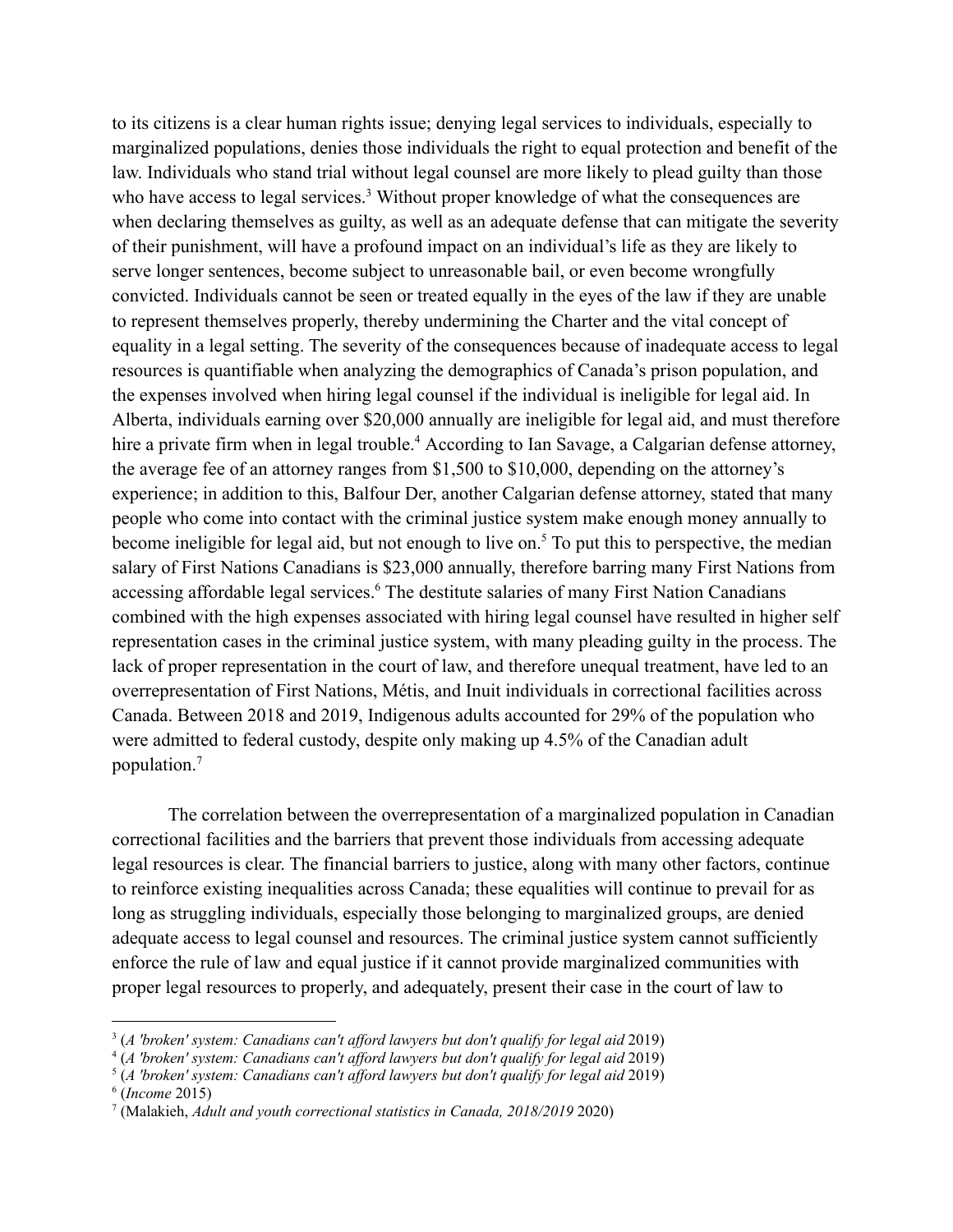receive a fair verdict. In order to achieve fairer outcomes and greater equality in the court of law, the criminal justice system must provide the public with proper access to legal counsel and resources, especially when their liberties are at stake. The struggling populations of Canada, along with the communities around them, stand to benefit from greater access to justice. Individuals who have access to proper legal counsel are less likely to plead guilty, thereby reducing the possibility of wrongful conviction cases in the criminal justice system, as well as the reduction of overrepresentation of marginalized groups in correctional facilities. Additionally, adequate access to legal counsel will also allow individuals to receive fairer verdicts and more reasonable punishments; ergo, convicted individuals spend less time in correctional facilities and take up less resources from law enforcement, and more time to reintegrate themselves into their communities. Access to justice provides individuals who stand trial with greater equality in the court of law, thereby affording them the right to fair and just punishments. In doing so, the criminal justice system not only enforces the ideas guaranteed by the Charter, but it also moves Canada forward progressively as struggling minorities can enjoy a system of justice that treats its population with greater indifference, regardless of wealth and social status, allowing them to stay, or reintegrate, in society as productive citizens.

In 1974, Russ Kelly and his friend went on a drunken rampage, vandalizing 22 properties in the small town of Elmira, Ontario. By the time Russ and his friend were arrested, the damages of their actions had amounted to more than \$3,000 worth of damages.<sup>8</sup> Instead of serving time in jail, their probation officer suggested a different punishment to the presiding judge, and he agreed. He stated there was "some therapeutic value in us meeting our victims," and he compelled the two young men to go door-to-door to apologize to the people who were affected by their actions.<sup>9</sup> Canada had officially recorded its first case of restorative justice. On November 2, 2015, Russ Kelly agreed on an interview to discuss his experience with restorative justice and how he saw "the anger in their eyes and the disgust on their face—[Russ] felt very much ashamed" and had he been incarcerated that day, he "probably would have ended up in jail again."<sup>10</sup> Kelly's reflection on the events that transpired in 1974 is characterized by shame, gratitude, and sincerity, and it is these characteristics that the doctrine of restorative justice seeks to invoke in an individual to persuade them away from crime.

Unlike other doctrines to deter crime, restorative justice revolves around rehabilitation and repair rather than punishment. This allows the offender to acknowledge, and take responsibility, for the consequences of their actions. Furthermore, it allows the offender to communicate with the victim(s) and discuss viable solutions to reconcile the harm that they have inflicted. Restorative justice succeeded with the Elmira Case and how it allowed Russ Kelly and his friend to return to their communities as reformed individuals, committing no further harm to the people around them after they had received their second chance. The success of restorative

<sup>8</sup> (*'Elmira Case' tells of restorative justice for Russ Kelly's 1974 drunk rampage* 2015)

<sup>9</sup> (*'Elmira Case' tells of restorative justice for Russ Kelly's 1974 drunk rampage* 2015)

<sup>10</sup> (*'Elmira Case' tells of restorative justice for Russ Kelly's 1974 drunk rampage* 2015)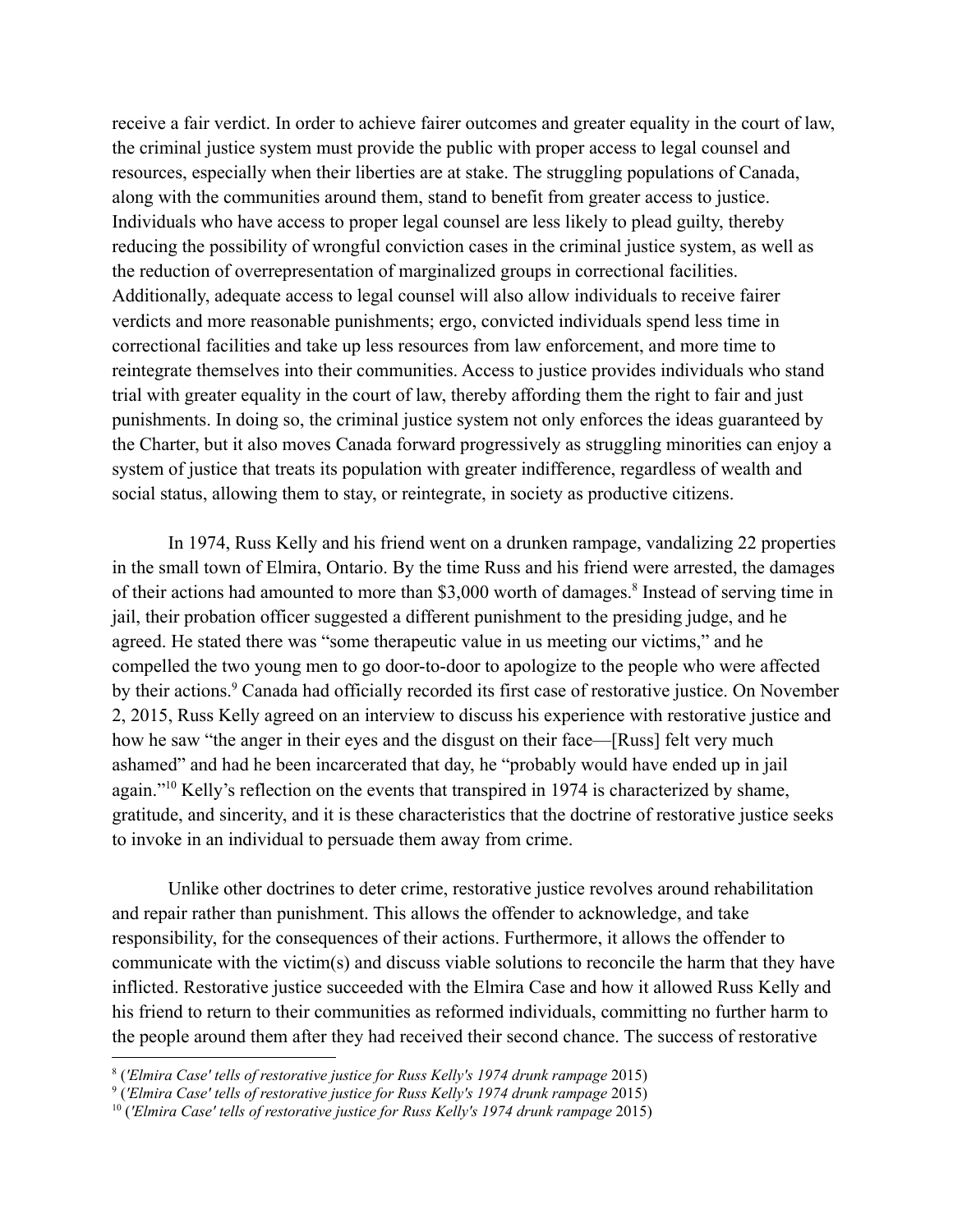justice isn't unique to the Elmira Case; a report published by the government of Canada assessing the effectiveness of restorative justice in terms of recidivism showed that there was a 3% decrease, on average, in repeat offenses with individuals who underwent restorative programs.<sup>11</sup> When assessing the demographics of the study, it showed that there was an 8% reduction in recidivism among adults, and a 2% reduction among the youth population.<sup>12</sup> In contrast to the current correction doctrine that the Canadian criminal justice system subscribes to, denunciation and deterrence, shows that longer and harsher sentences neither reduces nor deters crime; rather, the opposite effect occurs. In a study involving over 300,000 offenders serving time in correctional facilities, research shows that there is a 3% increase in recidivism rates; in fact, the study revealed that longer sentences have a strong correlation with the increase in recidivism rates<sup>13</sup> The reduction, or increase, in recidivism becomes more significant when the cost of maintenance of correctional facilities and the offenders quartered there are considered. In 2016, the Canadian government spent over \$4.6 billion on adult correctional facilities, allocating roughly \$116,000 annually to one offender residing in any federal correctional facility.<sup>14</sup> This, therefore, raises the concern of the effectiveness of Canada's correctional facilities and its role in society. The doctrine of denunciation and deterrence, have time and again demonstrated the increase of recidivism, and sending the same offenders back to facilities paid for by taxpayers that produces little to no results while increasing the cost of maintenance through higher rates of recidivism and crime. Whereas restorative justice, practiced at a much smaller scale, has proved to be a far more effective doctrine in reducing crime; the consequences it produces are far more beneficial than that of denunciation and deterrence as it allows offenders to reform and reintegrate themselves back into society. In addition to reduction of recidivism, it successfully saves taxpayers money as less funding would be required to maintain correctional facilities, instead allowing that money to be allocated towards other programs that are beneficial to Canadians and/or reduces crime, such as welfare programs to the economically disadvantaged and greater accessibility to legal resources to the general public.

When analyzing the effects of restorative justice and access to justice, it can be concluded that the two work hand in hand to benefit Canadian society as a whole. The rehabilitation over punishment principle of restorative justice allows the Canadian criminal justice system to reduce recidivism rates by allowing the offender and the victim(s) to work out a viable solution that satisfies both sides. A reduction in repeat offenses, therefore, reduces the burden placed on correctional facilities and the funding necessary to maintain those facilities, allowing the criminal justice system more freedom to allocate its resources more effectively that is beneficial to the public. Additionally, restorative justice provides those who are willing to take the opportunity a second chance in their communities to return as reformed individuals who work to benefit the community around them. The funding up from reduced recidivism and money that

<sup>11</sup> (*Restorative Justice and Recidivism* 2015)

<sup>12</sup> (*Restorative Justice and Recidivism* 2015)

<sup>13</sup> (*The Ef ect of Prison on Criminal Behavior* 2015)

<sup>14</sup> (*Cost of Incarceration*)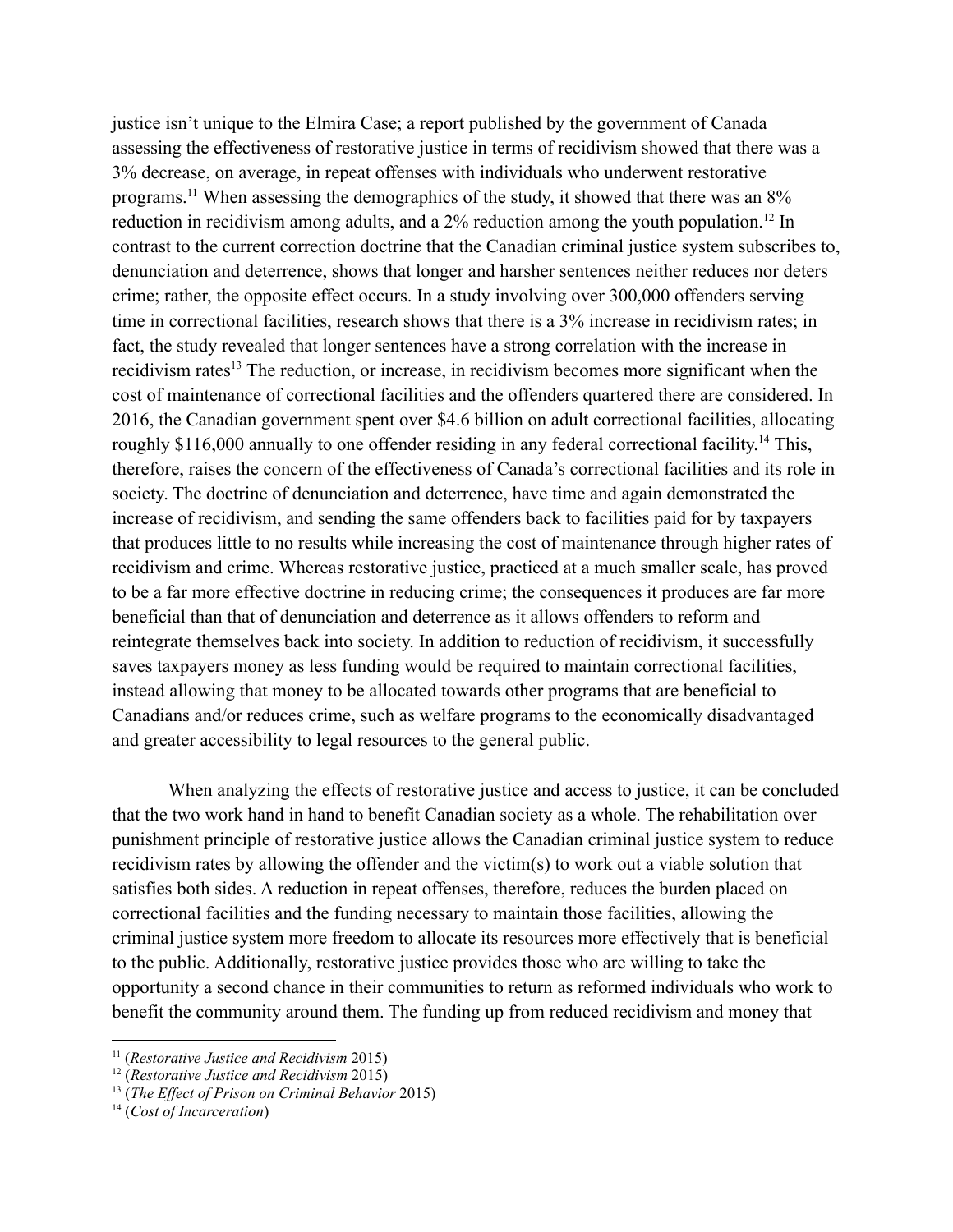would normally be allotted to correctional facilities could go to legal aid and allowing the public, especially struggling populations, access to vital legal services, especially when their liberties are at stake. Eroding the financial barrier to access to justice goes a long way to ensure equality and fairness in the legal system. Individuals receiving fairer verdicts and reasonable lengths of punishments (although rehabilitation is preferred), reduces the amount of money needed to maintain offenders in federal facilities, once again allowing the criminal justice system to allocate its resources towards other more productive programs where many Canadians stand to benefit. Greater access to justice and allowing greater fairness in the legal system allows the criminal justice system to further fulfill its duty to the Charter and the equality it guarantees to all Canadians, for individuals that have adequate access to legal resources are more likely to receive fairer punishment, and access to justice guarantees access to those resources, regardless of social and economic factors. Additionally, adequate access to legal services will allow marginalized populations to better represent themselves in the court of law, a step in the right direction to reduce marginalization and overrepresentation in facilities designed to punish rather than rehabilitate. The combination of greater access to justice and restorative justice allows Canadian society to benefit from this progressive system in several ways spanning from saving taxpayers money and better quality public services, to upholding the values and principles of the Charter while reducing the inequalities that has marginalized many minority groups across the country, to providing individuals with another chance to redeem themselves and return to their communities as productive citizens rather than prisoners of an infinite cycle of recidivism.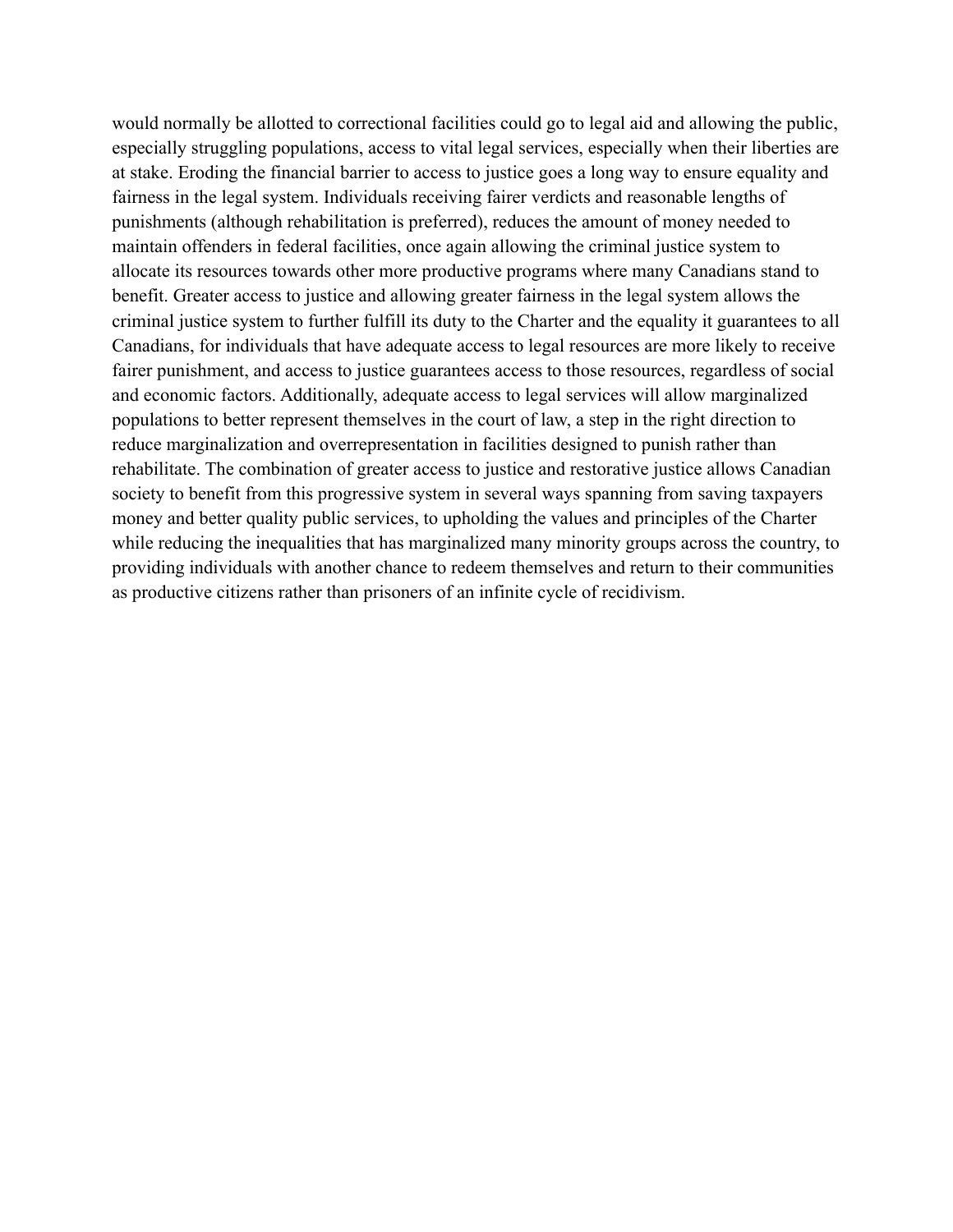## **Bibliography**

Canada, P. S. (2015, December 3). *Restorative justice and recidivism*. Public Safety Canada. Retrieved February 4, 2022, from https://www.publicsafety.gc.ca/cnt/rsrcs/pblctns/jstc-rcdvs/index-en.aspx

CBC/Radio Canada. (2015, November 2). *'Elmira Case' tells of restorative justice for Russ Kelly's 1974 drunk rampage*. CBCnews. Retrieved February 10, 2022, from https://www.cbc.ca/news/canada/kitchener-waterloo/elmira-case-restorative-justice-russ-ke lly-drunken-rampage-1.3300370

Cormier, R. B. (2002). Restorative Justice: Directions and Principles – Developments in Canada . Government of Canada.

Department of Justice. (2021, September 1). *Section 15 – equality rights*. Charterpedia. Retrieved February 8, 2022, from https://www.justice.gc.ca/eng/csj-sjc/rfc-dlc/ccrf-ccdl/check/art15.html

Elizabeth Fry Society. (n.d.). Cost of Incarceration. Elizabeth Fry Society of Northern Alberta. Retrieved February 14, 2022, from https://www.efrynorthernalberta.com/cost-of-incarceration

Government of Canada. (2015, December 3). *Restorative Justice and Recidivism*. Public Safety Canada. Retrieved February 14, 2022, from https://www.publicsafety.gc.ca/cnt/rsrcs/pblctns/jstc-rcdvs/index-en.aspx

Government of Canada. (2015, December 3). *The Effect of Prison on Criminal Behavior*. Public Safety Canada. Retrieved February 14, 2022, from https://www.publicsafety.gc.ca/cnt/rsrcs/pblctns/ffct-prsn/index-en.aspx

Institute for Research on Public Policy. (2018, October). Rethinking Criminal Justice in Canada.

Malakieh, J. (2020, December 16). *Adult and youth correctional statistics in Canada, 2018/2019*. Government of Canada - Statistics Canada. Retrieved February 8, 2022, from https://www150.statcan.gc.ca/n1/pub/85-002-x/2020001/article/00016-eng.htm

Statistics Canada. (2015, November 9). *Income*. Aboriginal Statistics at a Glance: 2nd Edition. Retrieved February 8, 2022, from https://www150.statcan.gc.ca/n1/pub/89-645-x/2015001/income-revenu-eng.htm